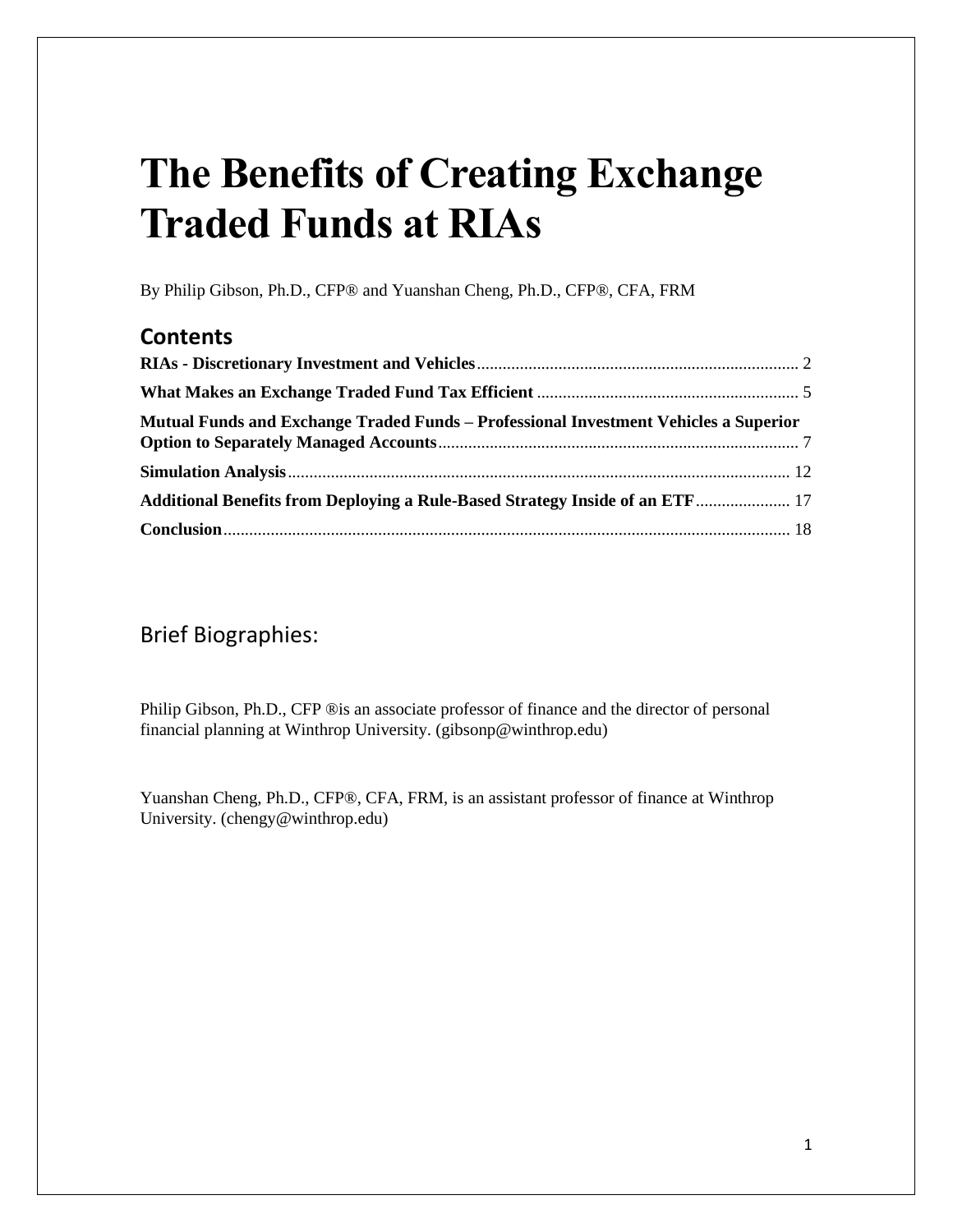### <span id="page-1-0"></span>RIAs - Discretionary Investment and Vehicles

In 2020, the number of Securities and Exchange Commission (SEC) Registered Investment Advisors (RIAs) grew to nearly \$110 trillion in assets for roughly 61 million clients (Longo, 2021). Among the available investment strategies, 41% of RIAs employ a passive and active management hybrid approach.<sup>1</sup> Historically mutual funds were among the top investment vehicles used by RIAs due to its diversification benefits. Despite its popularity, mutual funds are often more costly, lack tax efficiency, and only trade once per day. As a result, we have seen a significant shift from mutual funds to exchange traded funds (ETFs). As of 2021, ETFs are the most popular choice among the different financial assets used by financial advisors. In a recent survey by the Financial Planning Association, sixty-four percent of financial advisors recommend ETFs, thirtytwo percent of advisors recommend ESG funds which might also consist of ETFs.  $2$ 

Given the wide use of ETFs among financial advisors, we explore a novel idea whereby (RIAs) who employ dynamic investment strategies do so by creating an ETF to improve tax efficiency, leading to better after-tax returns and increased wealth for their clients.

The first ETF, the SPDR, was launched in 1993 by State Street. Since then, the ETF market has experienced significant growth with a reported \$6.3 trillion in assets<sup>3</sup>. While most ETFs are passively managed and track an index, there are actively managed

l

<sup>&</sup>lt;sup>1</sup> Study carried out by RIA in a Box [https://www.riainabox.com/blog/ria-study-portfolio-management](https://www.riainabox.com/blog/ria-study-portfolio-management-styles-passive-active-or-hybrid)[styles-passive-active-or-hybrid](https://www.riainabox.com/blog/ria-study-portfolio-management-styles-passive-active-or-hybrid)

<sup>&</sup>lt;sup>2</sup> The Financial Planning Association Trends in Investing Survey [https://www.financialplanningassociation.org/sites/default/files/2021-05/2021-Trends-in-Investing-](https://www.financialplanningassociation.org/sites/default/files/2021-05/2021-Trends-in-Investing-Report-FIN.pdf)[Report-FIN.pdf](https://www.financialplanningassociation.org/sites/default/files/2021-05/2021-Trends-in-Investing-Report-FIN.pdf)

<sup>&</sup>lt;sup>3</sup>Investment Company Institute ETF Data [https://www.ici.org/research/stats/etf/etfs\\_05\\_21](https://www.ici.org/research/stats/etf/etfs_05_21)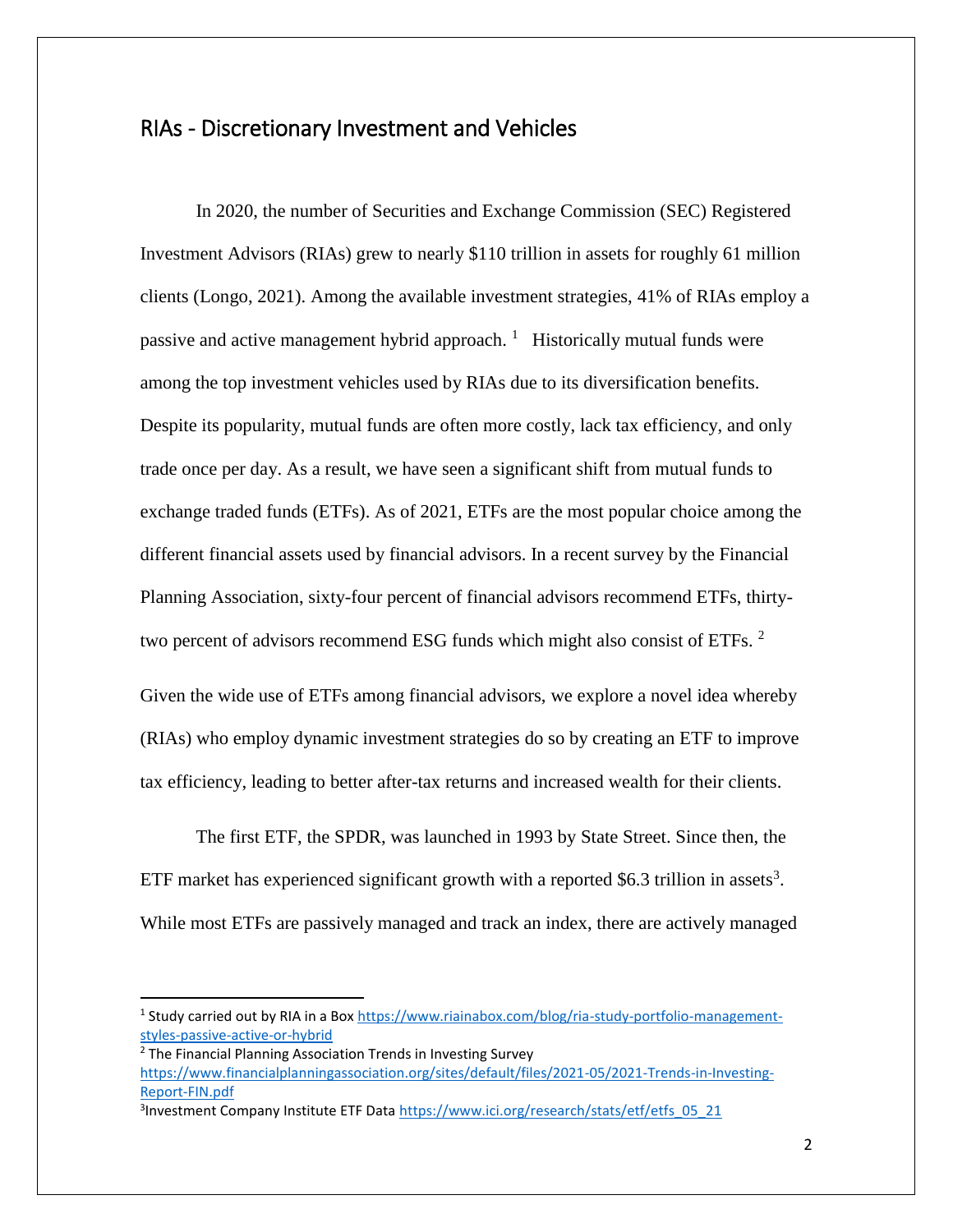funds, Smart-Beta Funds, Leveraged Funds, Environmental Social and Governance (ESG) funds, Bond Funds, etc. Investing in ETFs provides investors with several advantages compared to the traditional open-end mutual fund. ETFs often have lower transaction costs, less cash drag, trades throughout the day, have lower expense ratios, and distribute fewer capital gains. (Kostovetsky, 2003; Ben-David, Franzoni, & Moussawi, 2017)). In early 2021, history was made when the first mutual fund was converted to an ETF. Guinness Atkinson Asset Management converted two of its mutual funds to an ETF<sup>4</sup>. Since then, other large financial institutions such as Dimensional Fund Advisor have followed suit.<sup>5</sup> Moussawi, Shen, and Velthuis (2020) suggest that the growth of ETFs and the reason companies are converting mutual funds to ETFs is because of the value it brings to "high-net-worth" and other tax-sensitive investors. ETFs, possess the ability to defer taxes by avoiding the distributions of realized capital gains.

l

<sup>&</sup>lt;sup>4</sup> See article published by Thank Advisor at [https://www.thinkadvisor.com/2021/03/29/history-made](https://www.thinkadvisor.com/2021/03/29/history-made-with-first-u-s-mutual-funds-converted-to-etfs/)[with-first-u-s-mutual-funds-converted-to-etfs/](https://www.thinkadvisor.com/2021/03/29/history-made-with-first-u-s-mutual-funds-converted-to-etfs/)

<sup>&</sup>lt;sup>5</sup> From the media center of Dimensional Funds [https://us.dimensional.com/about-us/media](https://us.dimensional.com/about-us/media-center/dimensional-lists-four-new-etfs)[center/dimensional-lists-four-new-etfs](https://us.dimensional.com/about-us/media-center/dimensional-lists-four-new-etfs)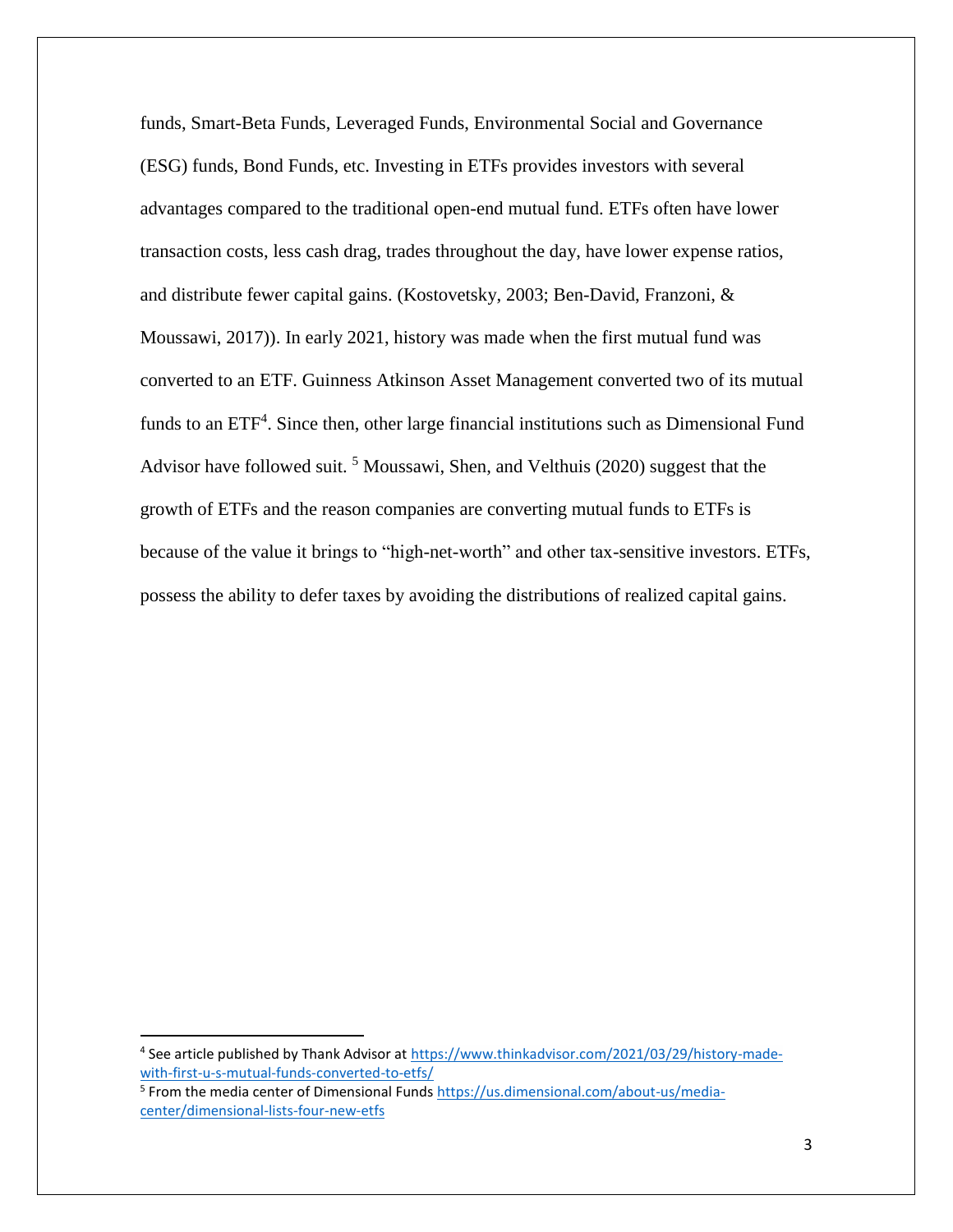## Figure 1

**The ETF Architecture** 



Source: Lettau and Madhavan, 2018

In Figure 1, we outline the architecture of an ETF. At the inception of an ETF, the sponsor establishes a relationship with one or more institutional investors who assume the Authorized Participant's role (AP). The manager of the ETF issues and redeems large blocks of shares known as "creation units" in exchange for either cash or a basket of securities. ETFs adjust their shares in response to the supply and demand through a process referred to as the creation/redemption mechanism. Creation refers to increasing the supply of ETF shares, and redemption reduces the number of outstanding shares. Hence, transactions can either be in cash or in-kind. The creation/redemption process is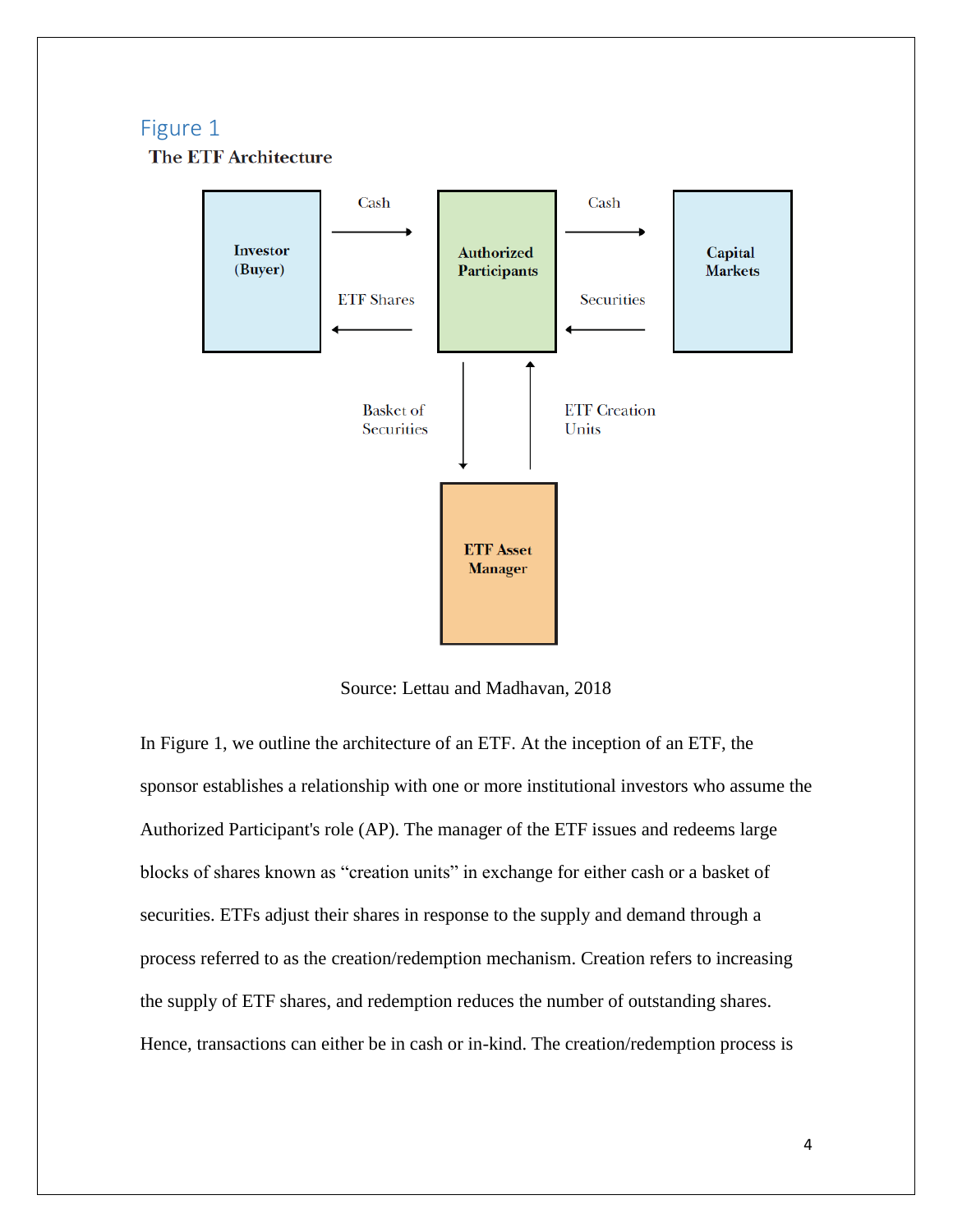between an ETF fund and an AP. Thus, investors do not redeem shares directly from the ETF. Instead, the ETF works with AP, who provides shares of the ETF to the market.

## <span id="page-4-0"></span>What Makes an ETF Tax Efficient?

"Redemption- In-kind" is available to all registered investment companies operating under the terms of the Investment Company Act of 1940. While traditional open-end mutual funds can also utilize this Strategy, it is seldomly employed. ETFs' more frequent use of this Strategy is partly due to their greater frequency of large trades, as arbitrageurs create and redeem trust shares (Poterba and Shoven, 2002). Redemption-Inkind is a convenient mechanism that allows ETFs not to have to recognize capital gains. Under section 311(b) of the tax code, any distribution to shareholders of a corporation triggers a capital gain. However, under section 852(b)(6), Registered Investment Companies are not subject to section 311(b). Hence, an ETF can give appreciated shares to an AP and not trigger capital gains (Toolson, 2012). Instead of liquidating securities, realizing gains, and creating a taxable event, the ETF can swap securities with their AP. By taking advantage of this process, ETFs can defer short-term, and long-term realized capital gains. Furthermore, this process has become even more efficient for ETFs who can create custom baskets due to Rule 6c-11 passed by the SEC in 2019. Under Rule 6c-11, exempt ETFs can create custom baskets that do not consist of a pro-rata representation of the fund's portfolio or differ from the initial basket used in transactions on the same business day. Ideally, it is best practice for the ETF to implement written policies and procedures outlining the parameters for the custom baskets.<sup>6</sup> Moussawi,

 $\overline{\phantom{a}}$ 

<sup>6</sup> See SEC press release for more details at https://www.sec.gov/news/press-release/2019-190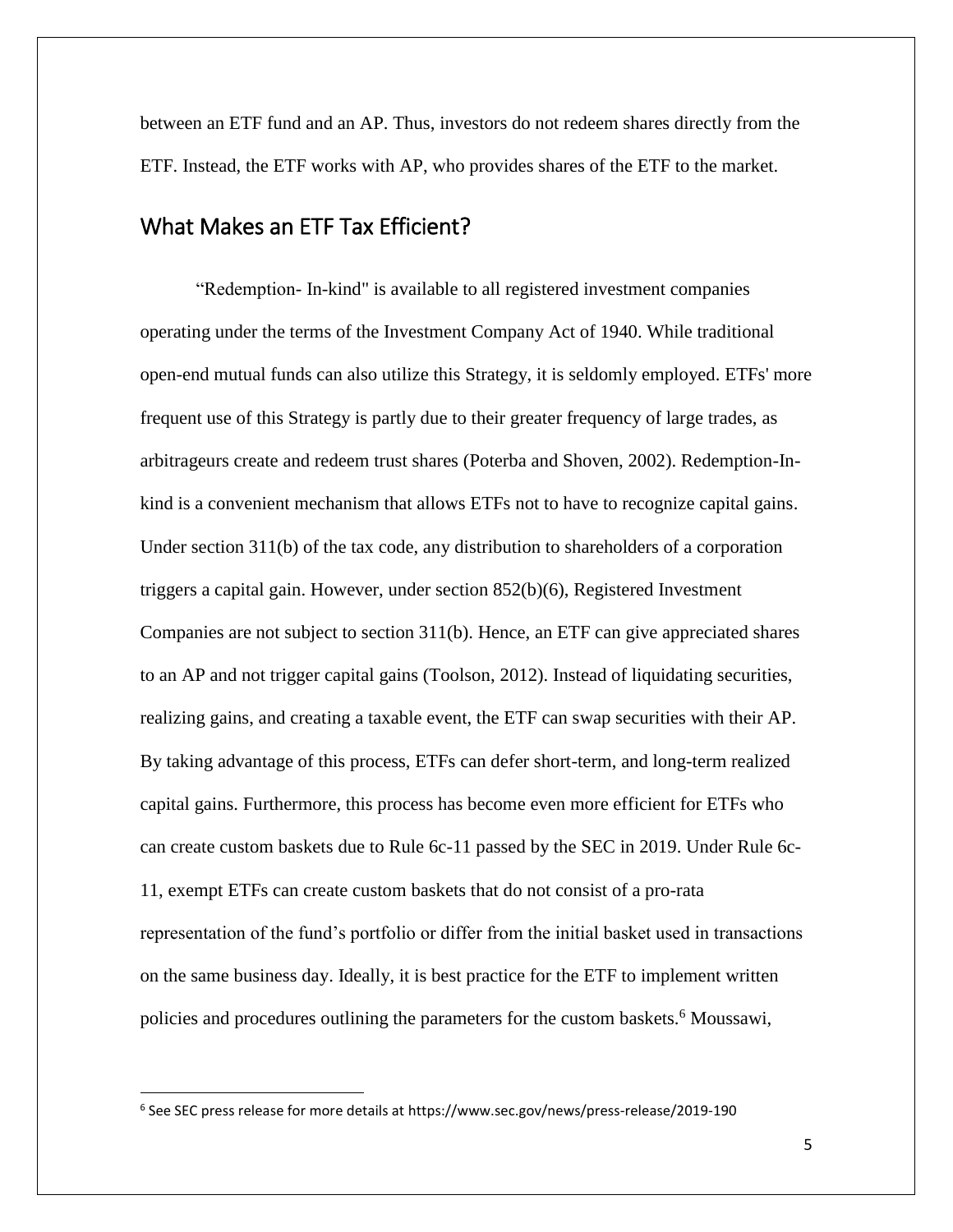Shen, and Velthuis (2020) provide empirical evidence to show that ETFs, in contrast to mutual funds, advantageously use outflows to allocate stocks with the lowest cost basis to redemption baskets, deferring capital gains distributions, and leaving the fund with shares that have on average, a higher cost basis. Consistently, ETFs often have the lowest tax burden compared to passively managed mutual funds and actively managed mutual funds. Moussawi, Shen, and Velthuis (2020) find that the tax burden for ETFs ranges from 0.17% to 0.48%, which is much lower in comparison to index mutual funds that have a tax burden ranging from 0.22% to1.37% and actively managed mutual funds with a tax burden between 0.18% and 1.85%. Similarly, from 1993 to 2017, Arnott, Kalesnik, and Schuesler (2018) estimate an average tax burden of 1.1% and 0.3% for mutual funds and ETFs, respectively, causing a net 0.8% loss in returns. Investors with taxable accounts will not have to pay any taxes due to gains within the ETF until they decide to sell their shares, effectively transforming short term realized capital gains at the fund level into long term gains at the investor level (Colon, 2017), which is valuable for those who wish to manage their taxes.

Financial advisors who work with high-net-worth clients prefer ETFs. Moussawi, Shen, and Velthuis (2020) find that financial advisors who work with high-net-worth individuals are four times more likely to invest in ETFs when compared to those who work with a low or a non-high-net-worth clientele. Arguably, the high demand for ETFs among advisors with a tax-sensitive client base is due to its tax efficiency. Given the tax efficiency of ETFs, RIAs who employ rules-based dynamic trading strategies within their client's accounts ought to reduce the tax drag in a taxable account by executing their strategies within an ETF instead of carrying out such a strategy in an ETF or mutual fund.

6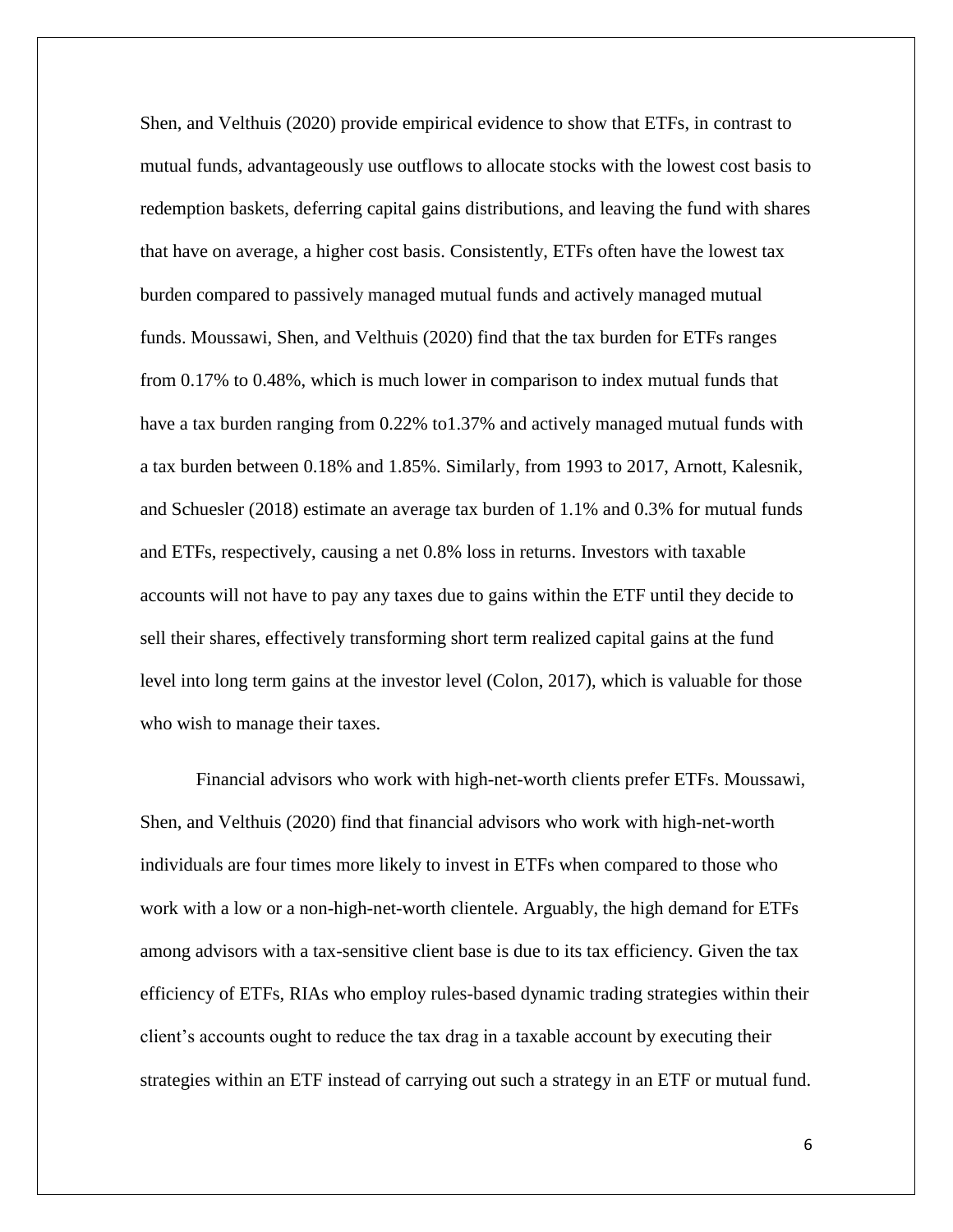# <span id="page-6-0"></span>Mutual Funds and ETFs –Superior Options to Separately Managed Accounts

Compared to separately managed accounts by RIAs, large institutional investors can create funds with a specific investment objective and utilize a well-established institutional trading infrastructure. The access to institutional clearing will reduce the bidask spreads when adjusting allocations, regardless of the trading volume. Furthermore, they have access to some markets that RIAs cannot participate in, such as short-term security lending and over-the-counter option contracts.

From a tax efficiency standpoint, the main issue that arises when RIAs rely on mutual funds and ETFs to execute a rule-based strategy are the taxes that must be paid whenever there are changes in allocation, rebalancing, and other changes that require the sale of an appreciated fund.

### Tax Cost Ratio Comparison between Mutual Funds and ETFs

The tax cost ratio captures the reduction in annualized return due to taxes paid on distribution. Throughout the year, mutual funds and ETFs distribute income and dividends. ETFs can transfer all the low-cost basis shares to the AP through in-kind redemptions to avoid capital gains tax. Thus, mutual will have a higher tax cost ratio. Our analysis use data from Morningstar Director. The tax cost ratio data consist of U.S. active ETFs (2,706) and mutual funds (24,772). The range for the tax cost ratio is usually concentrated between 0% and 5%, with a higher number indicating less tax efficiency. Exhibit 1 shows tax cost ratios of ETFs and mutual funds sorted by percentiles. Regardless of investment style, ETFs' average tax cost ratio is lower than mutual funds in all three groups. For all investment categories, the tax cost ratios of actively and passively managed ETFs are similar in value.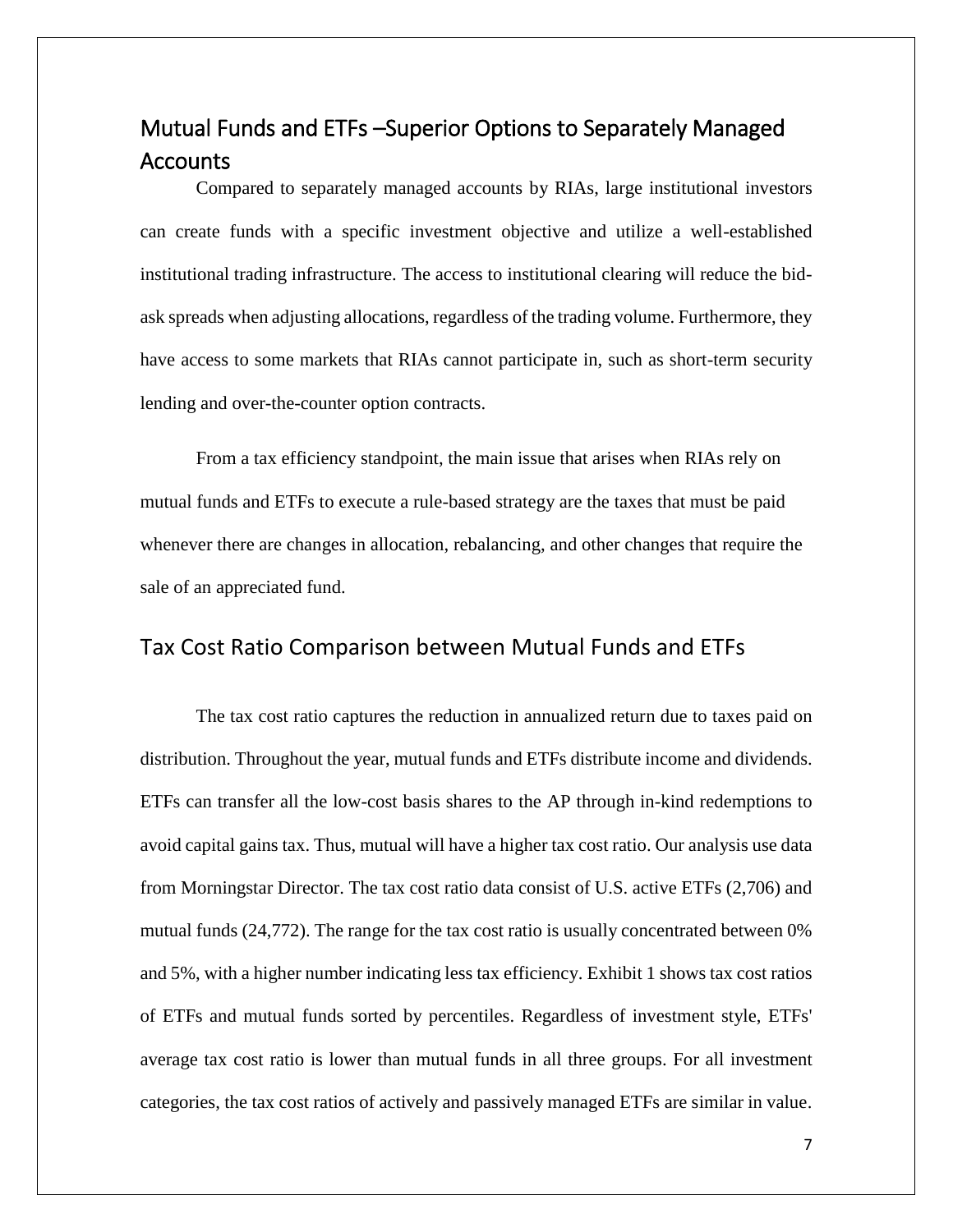**Exhibit 1: Tax Cost Ratio by Investment Category.** Reports the tax cost ratios of ETFs and mutual funds according to their investment styles. The tax cost ratios are calculated since the inception of the funds.

|                           |                      | 25 <sup>th</sup> Percentile |                |                      | Median                |                | 75 <sup>th</sup> Percentile |                       |                |  |
|---------------------------|----------------------|-----------------------------|----------------|----------------------|-----------------------|----------------|-----------------------------|-----------------------|----------------|--|
| Category                  | Active<br><b>ETF</b> | Passive<br><b>ETF</b>       | Mutual<br>Fund | Active<br><b>ETF</b> | Passive<br><b>ETF</b> | Mutual<br>Fund | Active<br><b>ETF</b>        | Passive<br><b>ETF</b> | Mutual<br>Fund |  |
| Equity                    |                      |                             |                |                      |                       |                |                             |                       |                |  |
| Global equity             | 0.020                | 0.595                       | 0.560          | 0.710                | 0.840                 | 0.840          | 1.080                       | 1.070                 | 1.180          |  |
| US Large cap value        | 0.310                | 0.620                       | 0.950          | 0.610                | 0.760                 | 1.300          | 0.720                       | 1.170                 | 1.690          |  |
| US Large cap growth       | 0.000                | 0.000                       | 0.760          | 0.095                | 0.185                 | 1.170          | 0.268                       | 0.340                 | 1.730          |  |
| US Large cap blend        | 0.000                | 0.185                       | 0.710          | 0.400                | 0.480                 | 1.090          | 0.640                       | 0.630                 | 1.585          |  |
| US mid cap                | 0.000                | 0.218                       | 0.820          | 0.490                | 0.430                 | 1.270          | 0.880                       | 0.653                 | 1.730          |  |
| US small cap              | 0.000                | 0.265                       | 0.905          | 0.285                | 0.430                 | 1.340          | 0.625                       | 0.560                 | 1.770          |  |
| US sector                 | 0.000                | 0.220                       | 0.710          | 0.440                | 0.470                 | 1.240          | 0.863                       | 0.820                 | 1.770          |  |
| Long/Short                | 0.075                | 0.095                       | 0.340          | 0.375                | 0.300                 | 0.740          | 0.810                       | 0.730                 | 1.230          |  |
| Developed Europe          | N/A                  | 0.590                       | 0.790          | 0.97                 | 0.810                 | 1.010          | N/A                         | 1.070                 | 1.303          |  |
| Developed Asia<br>Pacific | 0.000                | 0.360                       | 0.365          | 0.435                | 0.640                 | 0.815          | 1.335                       | 1.050                 | 1.278          |  |
| Emerging                  | 0.630                | 0.633                       | 0.313          | 0.830                | 0.840                 | 0.550          | 1.040                       | 1.020                 | 0.800          |  |
| Other                     | 0.330                | 0.388                       | 0.700          | 1.350                | 0.810                 | 1.320          | 2.128                       | 1.183                 | 2.550          |  |
| Fixed income              |                      |                             |                |                      |                       |                |                             |                       |                |  |
| Broad market              | N/A                  | 0.340                       | 0.845          | 1.200                | 0.680                 | 1.130          | N/A                         | 0.830                 | 1.480          |  |
| Emerging markets          | 1.560                | 0.820                       | 1.630          | 1.700                | 1.660                 | 1.970          | 1.910                       | 2.030                 | 2.250          |  |
| High yield                | 1.670                | 1.583                       | 0.988          | 2.115                | 2.095                 | 2.230          | 2.483                       | 2.250                 | 2.600          |  |
| Investment grade          | 0.545                | 0.310                       | 0.830          | 0.940                | 0.870                 | 1.300          | 1.298                       | 1.240                 | 1.748          |  |
| Municipals                | 0.000                | 0.000                       | 0.000          | 0.000                | 0.000                 | 0.010          | 0.040                       | 0.000                 | 0.040          |  |
| US government             | 0.350                | 0.580                       | 0.800          | 0.920                | 0.690                 | 1.040          | 1.275                       | 1.030                 | 1.405          |  |
| Core/Core plus            | 0.925                | 0.360                       | 1.140          | 1.150                | 0.990                 | 1.360          | 1.290                       | 1.193                 | 1.590          |  |
| Other                     | 1.890                | 1.703                       | 1.120          | 1.930                | 2.185                 | 1.380          | 2.590                       | 2.243                 | 1.880          |  |
| Convertibles              | N/A                  | 0.130                       | 1.473          | 0.74                 | 1.200                 | 1.795          | N/A                         | 1.700                 | 2.090          |  |
| Commodities               | 0.270                | 0.000                       | 0.445          | 0.590                | 0.000                 | 0.710          | 1.080                       | 0.000                 | 1.513          |  |
| Alternatives              | 0.000                | 0.000                       | 0.428          | 0.000                | 0.000                 | 0.750          | 0.305                       | 0.000                 | 1.170          |  |
| Asset allocation          | 0.563                | 0.223                       | 0.840          | 1.115                | 0.540                 | 1.150          | 1.578                       | 1.898                 | 1.490          |  |
| Other                     | 0.015                | 0.000                       | 0.150          | 0.235                | 0.100                 | 0.290          | 0.478                       | 0.405                 | 0.530          |  |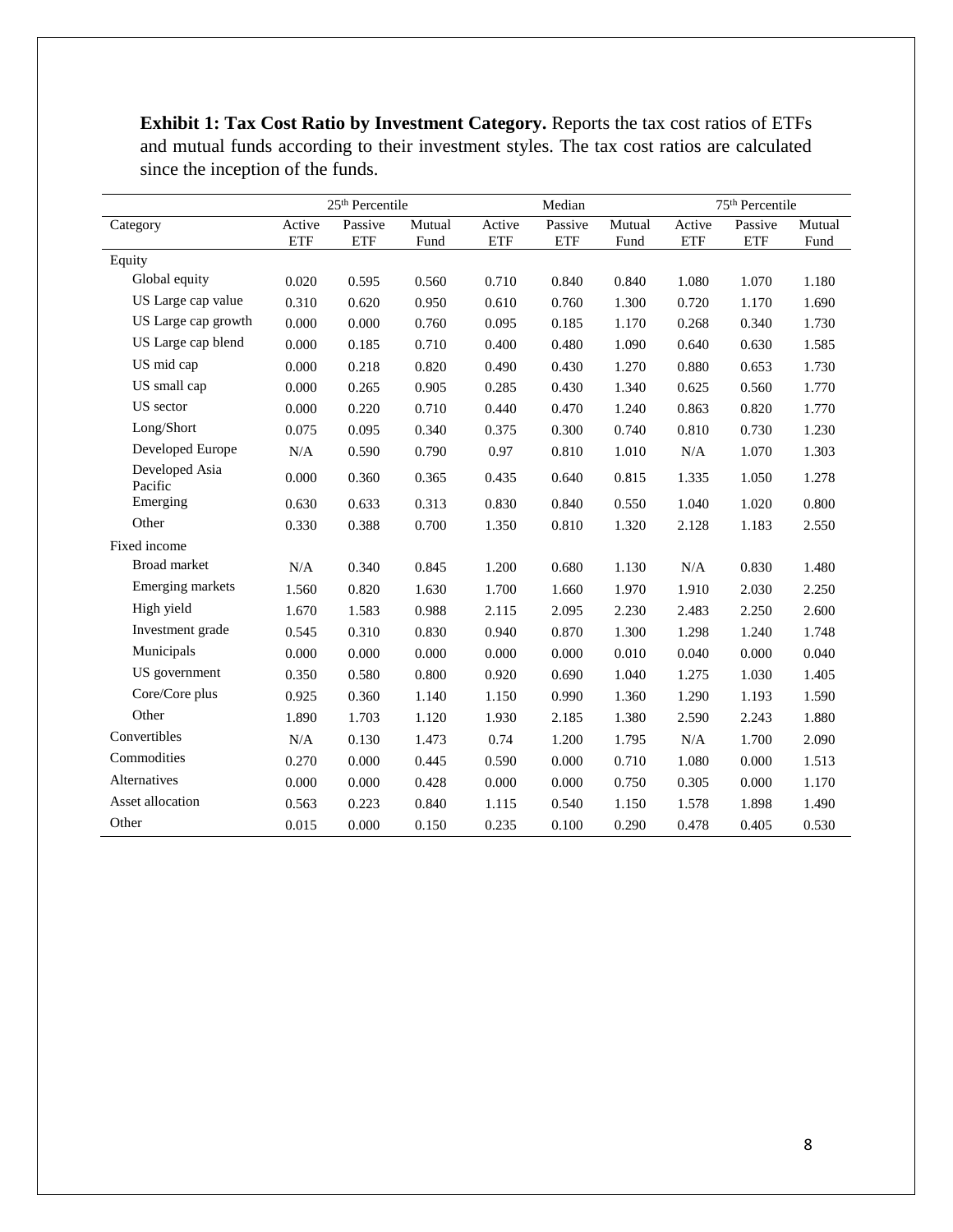



Actively managed funds have a higher turnover ratio compared to funds that are passively run. It is reasonable to assume that actively managed funds will possess a higher tax cost ratio as they are more likely to liquidate securities with capital gains. Exhibit 3 displays the distribution of turnover ratios for ETFs and mutual funds. While the turnover ratios of mutual funds are more evenly distributed, ETFs are more concentrated within the range of 0 to 30%. Such results are expected since the majority of ETFs are passively managed.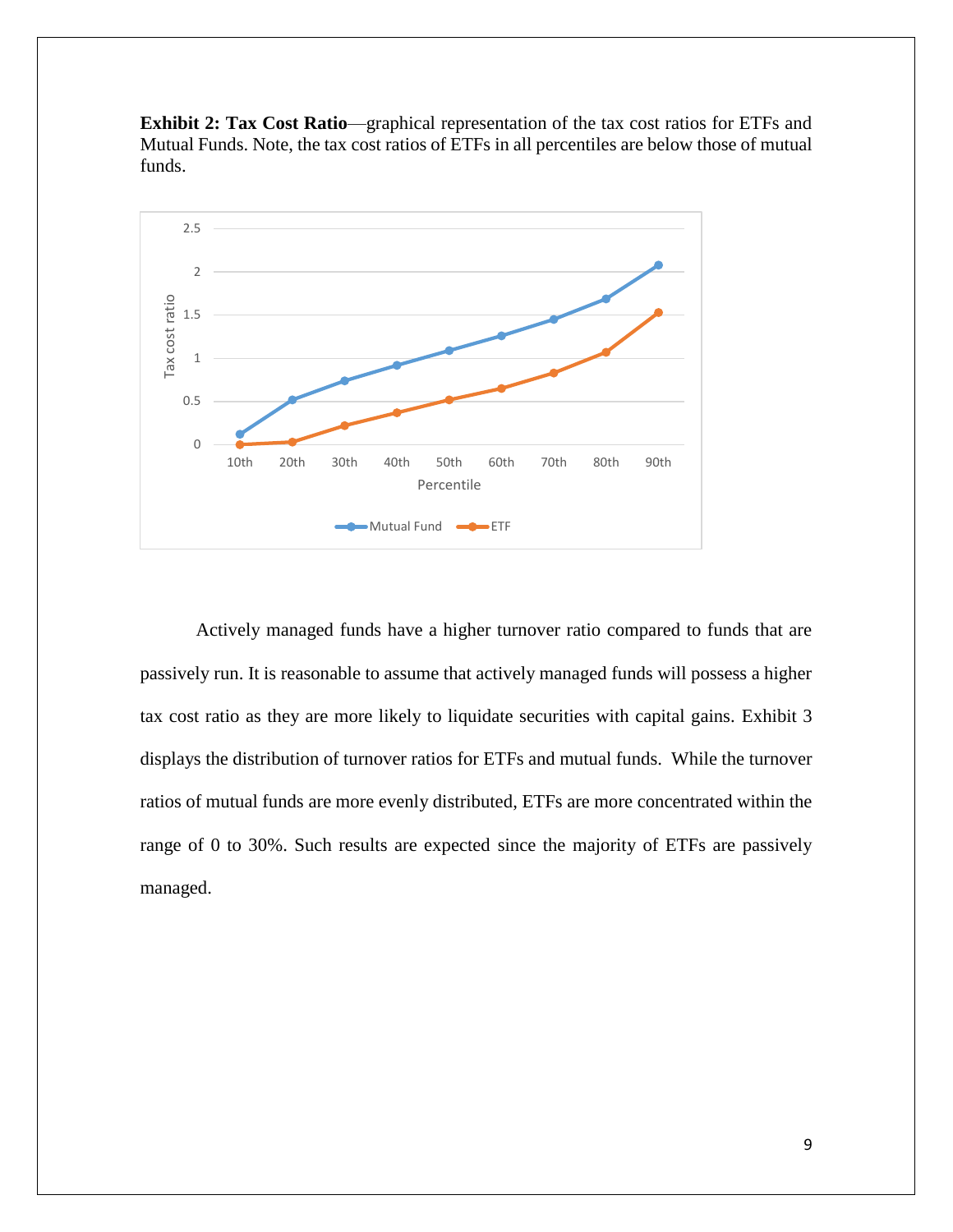**Exhibit 3: Turnover Ratio Distribution.** This figure shows the number of ETFs and mutual funds with different turnover ratios.



Exhibit 4 displays the value of tax cost ratios for ETFs and mutual funds with different turnover ratios. Each box shows the interquartile range of observations within a turnover ratio range, and the bar in the middle of the box indicates the median value. Despite the level of trading activity, the tax cost ratio for ETFs is persistently below mutual funds. Hence, RIAs can maximize after-tax returns and produce a tax alpha by utilizing ETFs in taxable accounts.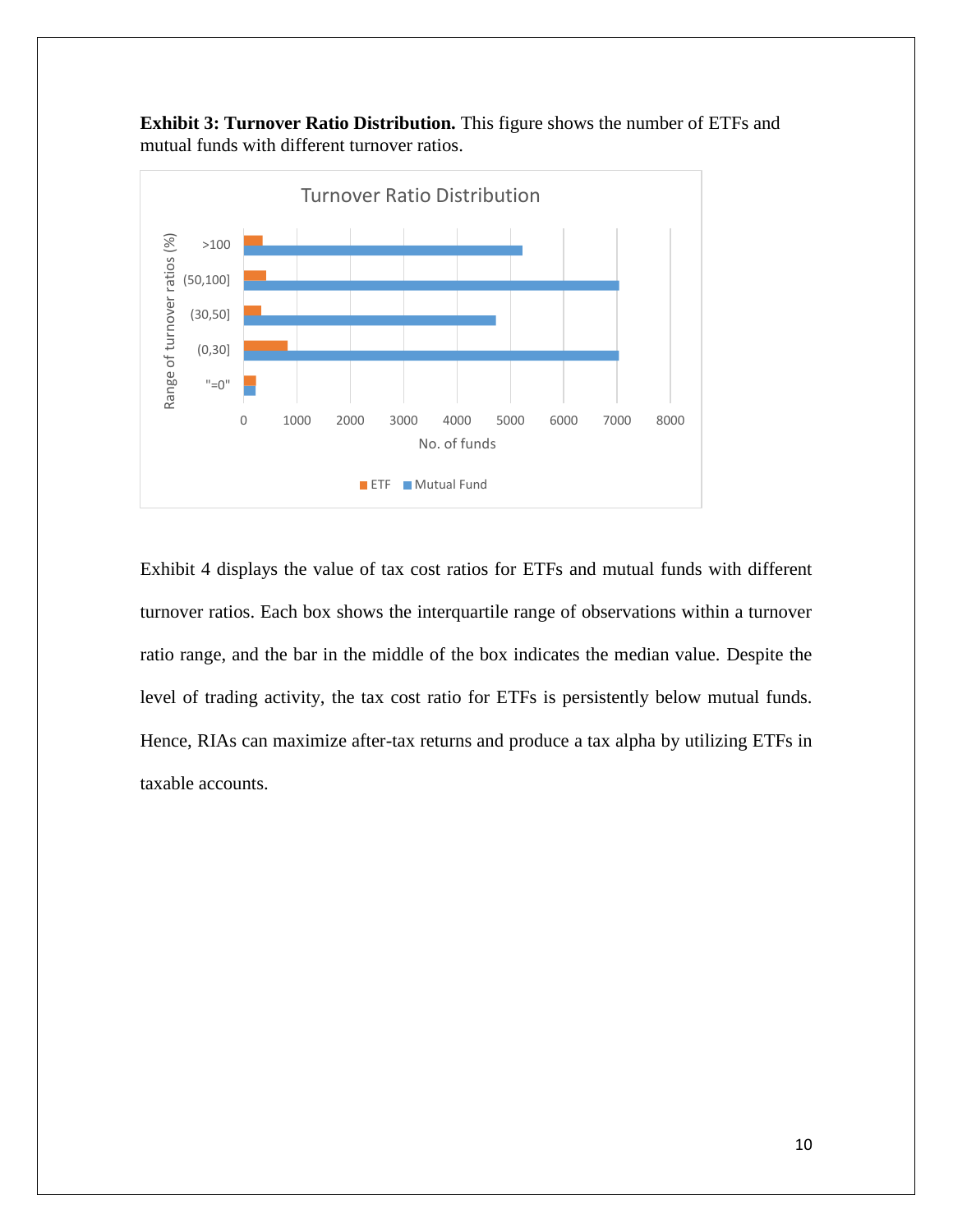**Exhibit 4:** This figure shows the tax cost ratios for investment ETFs and mutual funds sorted by turnover ratio. Each box gives the interquartile range of observations within a turnover ratio range. The bar in the middle of the box indicates the median value.



Thus far, we have shown that ETFs are more tax-efficient than mutual funds empirically. Yet, there is even a more tax-efficient strategy for RIAs that serves a tax-sensitive clientele and employs a rule-based investment approach (taking a defined investment strategy and executing it within a mutual fund). By deploying the rule-based investment strategy within a proprietary ETF, the RIA can mitigate taxable events due to the liquidation of appreciated security by taking advantage of the in-kind redemption available within the ETF.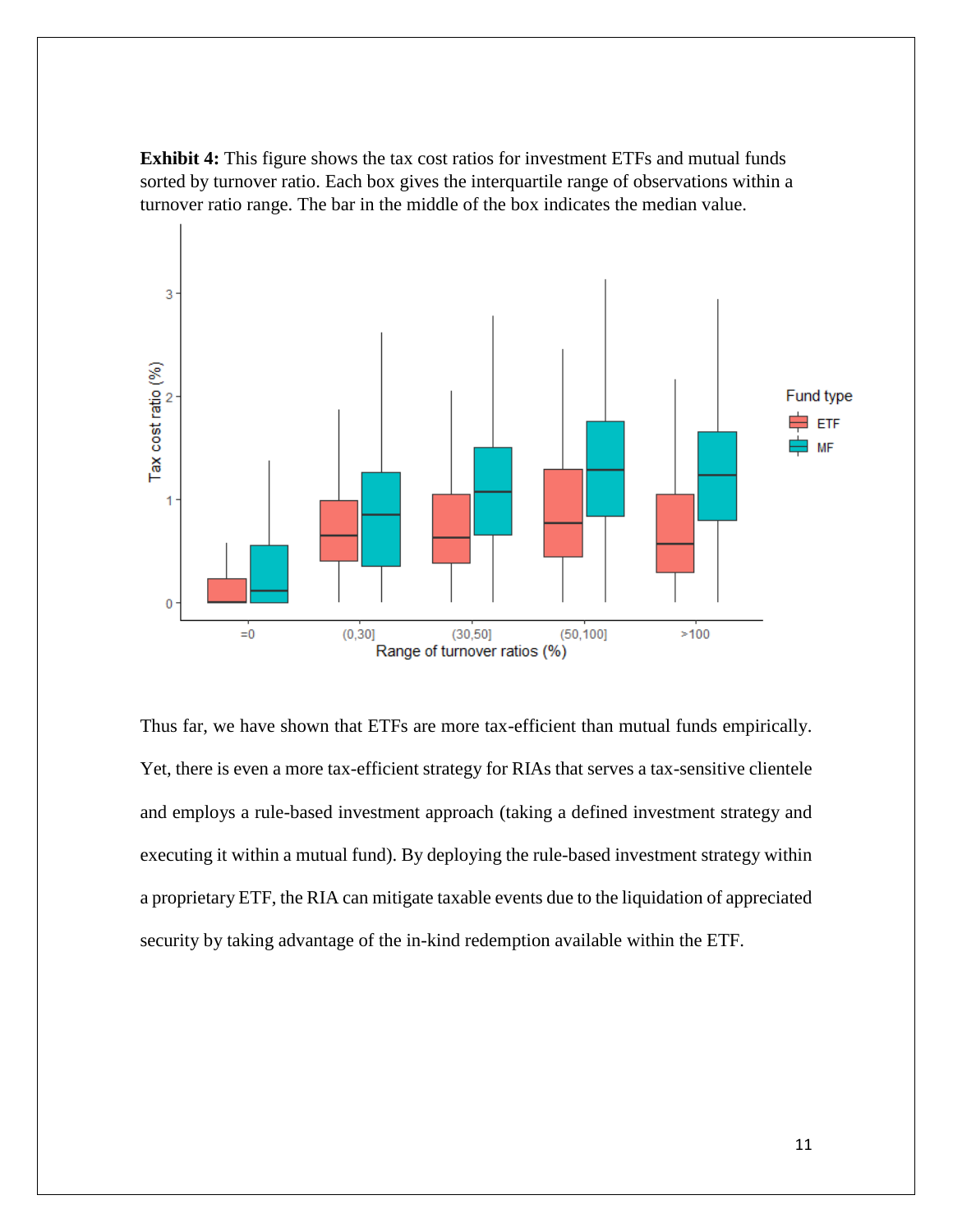# <span id="page-11-0"></span>Simulation Analysis

Exhibit 5 shows the annual return of the S&P 500 adjusted by the average tax cost ratio of ETFs and mutual funds. We sort the table by the turnover ratio to capture different levels of trading activities—the results highlight increased tax costs associated with active management. Overall, the after-tax return of ETFs is higher than those of mutual funds. Hence, when RIAs implement rule-based trading within a client's portfolio, it is best to do it within the structure of an ETF.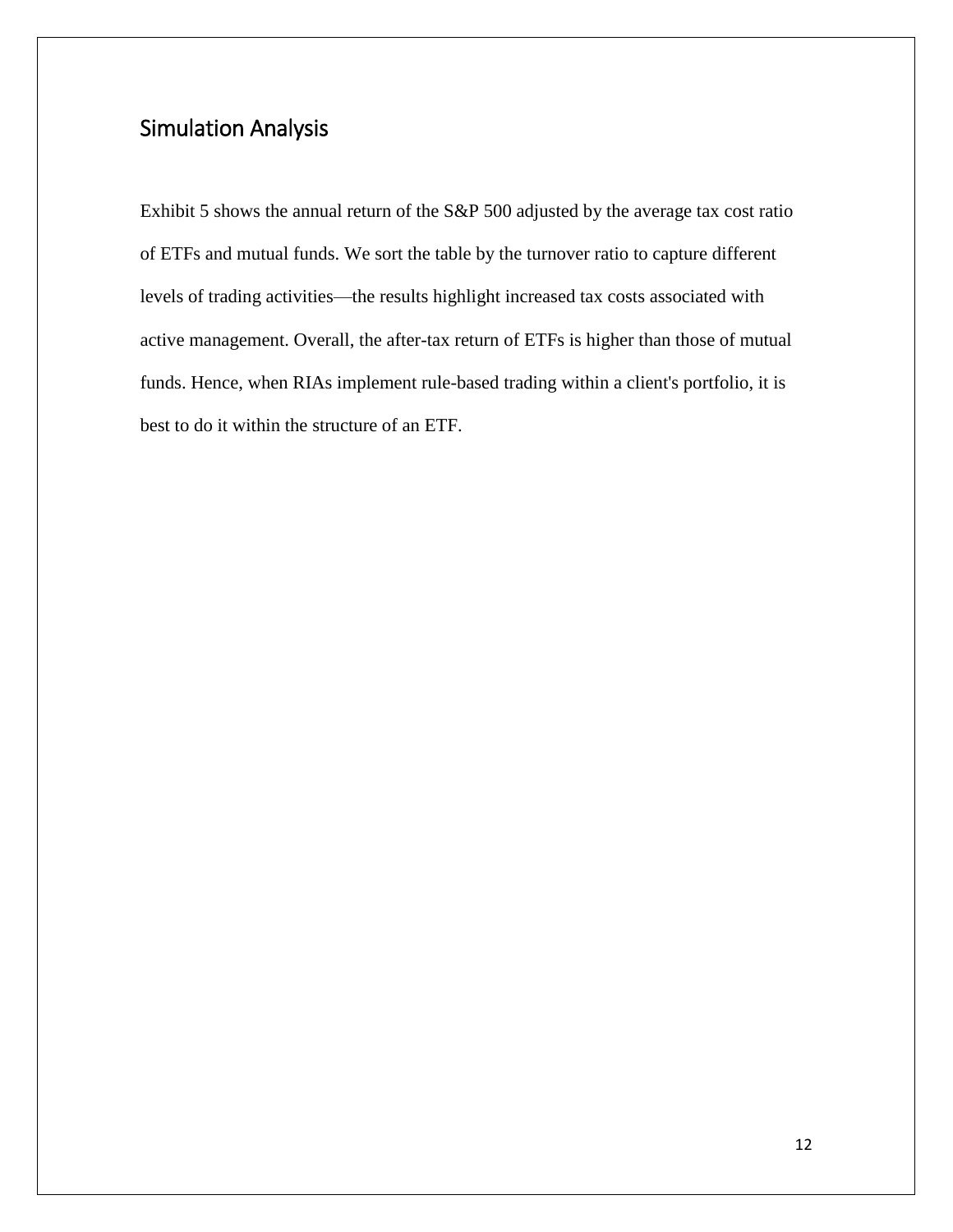|      | Turnover ratio Range (%)        |            | $\boldsymbol{0}$ |                                   | (0,30)    |            | (30,50)   |            | (50,100)  |            | >100      |  |
|------|---------------------------------|------------|------------------|-----------------------------------|-----------|------------|-----------|------------|-----------|------------|-----------|--|
|      | Fund type                       | <b>ETF</b> | <b>MF</b>        | <b>ETF</b>                        | <b>MF</b> | <b>ETF</b> | <b>MF</b> | <b>ETF</b> | <b>MF</b> | <b>ETF</b> | MF        |  |
|      | Tax cost ratio (%)              | 0.153      | 0.800            | 0.762                             | 0.883     | 0.828      | 1.142     | 0.949      | 1.350     | 0.785      | 1.327     |  |
| Year | Original return<br>index $(\%)$ |            |                  | Total return adjusted (annual, %) |           |            |           |            |           |            |           |  |
| 1992 | 7.62                            | 7.46%      | 6.76%            | 6.80%                             | 6.67%     | 6.73%      | 6.39%     | 6.60%      | 6.17%     | 6.78%      | 6.19%     |  |
| 1993 | 10.08                           | 9.91%      | 9.20%            | 9.24%                             | 9.11%     | 9.17%      | 8.82%     | 9.04%      | 8.59%     | 9.22%      | 8.62%     |  |
| 1994 | 1.32                            | 1.16%      | 0.51%            | 0.55%                             | 0.43%     | 0.48%      | 0.16%     | 0.36%      | $-0.05%$  | 0.52%      | $-0.02%$  |  |
| 1995 | 37.58                           | 37.37%     | 36.48%           | 36.53%                            | 36.37%    | 36.44%     | 36.01%    | 36.27%     | 35.72%    | 36.50%     | 35.75%    |  |
| 1996 | 22.96                           | 22.77%     | 21.98%           | 22.02%                            | 21.87%    | 21.94%     | 21.56%    | 21.79%     | 21.30%    | 21.99%     | 21.33%    |  |
| 1997 | 33.36                           | 33.16%     | 32.29%           | 32.34%                            | 32.18%    | 32.26%     | 31.84%    | 32.09%     | 31.56%    | 32.31%     | 31.59%    |  |
| 1998 | 28.58                           | 28.38%     | 27.55%           | 27.60%                            | 27.44%    | 27.52%     | 27.11%    | 27.36%     | 26.84%    | 27.57%     | 26.87%    |  |
| 1999 | 21.04                           | 20.85%     | 20.07%           | 20.12%                            | 19.97%    | 20.04%     | 19.66%    | 19.89%     | 19.41%    | 20.09%     | 19.43%    |  |
| 2000 | $-9.1$                          | $-9.24%$   | $-9.83%$         | $-9.79%$                          | $-9.90%$  | $-9.85%$   | $-10.14%$ | $-9.96%$   | $-10.33%$ | $-9.81%$   | $-10.31%$ |  |
| 2001 | $-11.89$                        | $-12.02%$  | $-12.59%$        | $-12.56%$                         | $-12.67%$ | $-12.62%$  | $-12.90%$ | $-12.73%$  | $-13.08%$ | $-12.58%$  | $-13.06%$ |  |
| 2002 | $-22.1$                         | $-22.22%$  | $-22.72%$        | $-22.69%$                         | $-22.79%$ | $-22.75%$  | $-22.99%$ | $-22.84%$  | $-23.15%$ | $-22.71%$  | $-23.13%$ |  |
| 2003 | 28.68                           | 28.48%     | 27.65%           | 27.70%                            | 27.54%    | 27.61%     | 27.21%    | 27.46%     | 26.94%    | 27.67%     | 26.97%    |  |
| 2004 | 10.88                           | 10.71%     | 9.99%            | 10.04%                            | 9.90%     | 9.96%      | 9.61%     | 9.83%      | 9.38%     | 10.01%     | 9.41%     |  |
| 2005 | 4.91                            | 4.75%      | 4.07%            | 4.11%                             | 3.98%     | 4.04%      | 3.71%     | 3.91%      | 3.49%     | 4.09%      | 3.52%     |  |
| 2006 | 15.79                           | 15.61%     | 14.86%           | 14.91%                            | 14.77%    | 14.83%     | 14.47%    | 14.69%     | 14.23%    | 14.88%     | 14.25%    |  |
| 2007 | 5.49                            | 5.33%      | 4.65%            | 4.69%                             | 4.56%     | 4.62%      | 4.29%     | 4.49%      | 4.07%     | 4.66%      | 4.09%     |  |
| 2008 | $-37$                           | $-37.10%$  | $-37.50%$        | $-37.48%$                         | $-37.56%$ | $-37.52%$  | $-37.72%$ | $-37.60%$  | $-37.85%$ | $-37.49%$  | $-37.84%$ |  |
| 2009 | 26.46                           | 26.27%     | 25.45%           | 25.50%                            | 25.34%    | 25.41%     | 25.02%    | 25.26%     | 24.75%    | 25.47%     | 24.78%    |  |
| 2010 | 15.06                           | 14.88%     | 14.14%           | 14.18%                            | 14.04%    | 14.11%     | 13.75%    | 13.97%     | 13.51%    | 14.16%     | 13.53%    |  |
| 2011 | 2.11                            | 1.95%      | 1.29%            | 1.33%                             | 1.21%     | 1.26%      | 0.94%     | 1.14%      | 0.73%     | 1.31%      | 0.76%     |  |
| 2012 | 16                              | 15.82%     | 15.07%           | 15.12%                            | 14.98%    | 15.04%     | 14.68%    | 14.90%     | 14.43%    | 15.09%     | 14.46%    |  |
| 2013 | 32.39                           | 32.19%     | 31.33%           | 31.38%                            | 31.22%    | 31.29%     | 30.88%    | 31.13%     | 30.60%    | 31.35%     | 30.63%    |  |
| 2014 | 13.69                           | 13.52%     | 12.78%           | 12.82%                            | 12.69%    | 12.75%     | 12.39%    | 12.61%     | 12.16%    | 12.80%     | 12.18%    |  |
| 2015 | 1.38                            | 1.22%      | 0.57%            | 0.61%                             | 0.48%     | 0.54%      | 0.22%     | 0.42%      | 0.01%     | 0.58%      | 0.03%     |  |
| 2016 | 11.96                           | 11.79%     | 11.06%           | 11.11%                            | 10.97%    | 11.03%     | 10.68%    | 10.90%     | 10.45%    | 11.08%     | 10.47%    |  |
| 2017 | 21.83                           | 21.64%     | 20.86%           | 20.90%                            | 20.75%    | 20.82%     | 20.44%    | 20.67%     | 20.19%    | 20.87%     | 20.21%    |  |
| 2018 | $-4.38$                         | $-4.53%$   | $-5.14%$         | $-5.11%$                          | $-5.22%$  | $-5.17%$   | $-5.47%$  | $-5.29%$   | $-5.67%$  | $-5.13%$   | $-5.65%$  |  |
| 2019 | 31.49                           | 31.29%     | 30.44%           | 30.49%                            | 30.33%    | 30.40%     | 29.99%    | 30.24%     | 29.71%    | 30.46%     | 29.75%    |  |
| 2020 | 18.4                            | 18.22%     | 17.45%           | 17.50%                            | 17.35%    | 17.42%     | 17.05%    | 17.28%     | 16.80%    | 17.47%     | 16.83%    |  |
| 2021 | 17.24                           | 17.06%     | 16.30%           | 16.35%                            | 16.20%    | 16.27%     | 15.90%    | 16.13%     | 15.66%    | 16.32%     | 15.68%    |  |

**Exhibit 5.** This table shows the adjusted annual return based on the tax cost ratio obtained from the Morningstar Direct database. The average of tax cost ratios sorted by turnover is presented.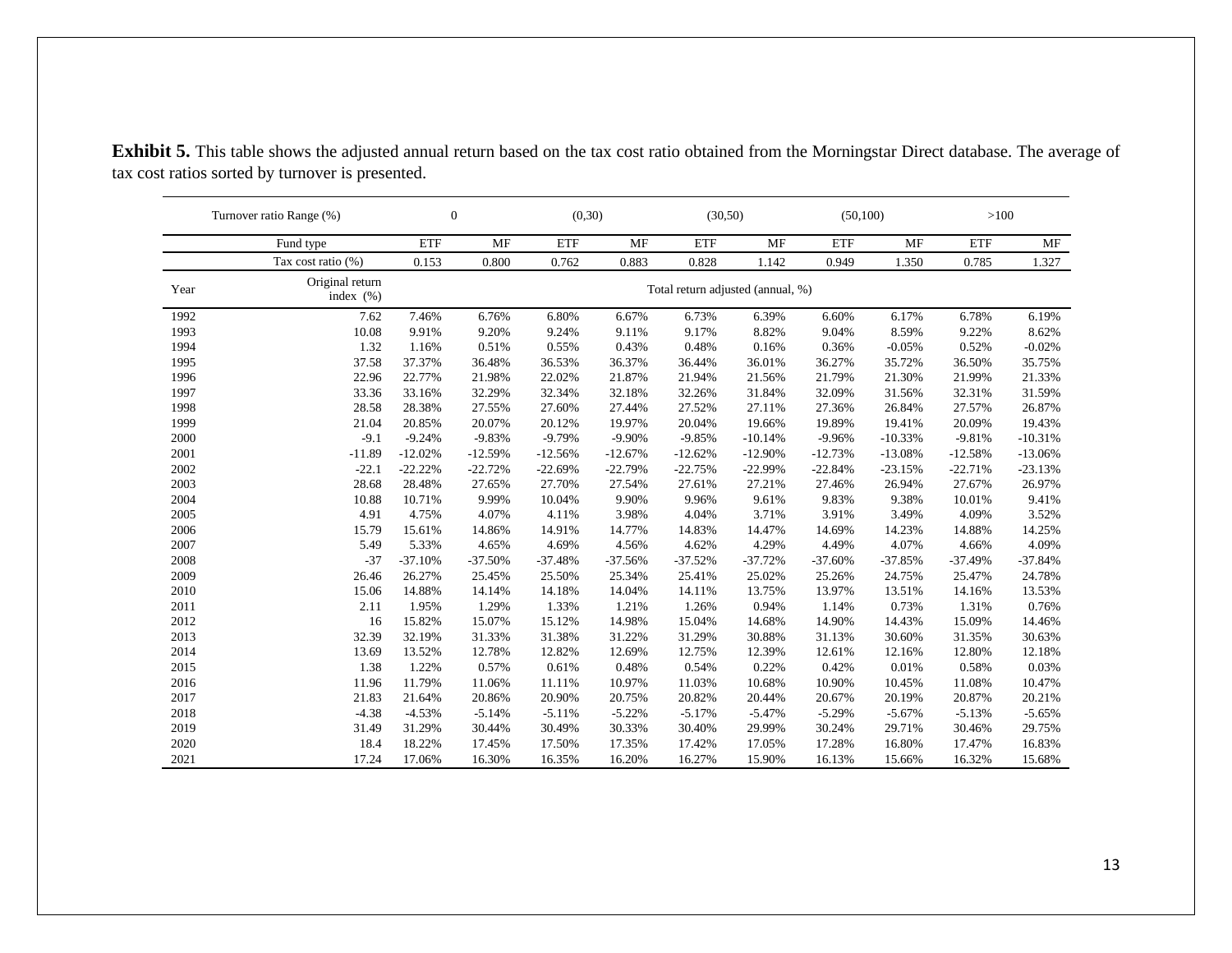In Exhibit 6, we simulate the annual consumption over 30 years using yearly historical return data of S&P 500 from January 1992 to June 2021. The simulated client had a portfolio of one million dollars in 1992, 100% invested in the S&P 500 index, withdraws a constant nominal amount per year for consumption, and has a zero-dollar balance at the end of 2021. We simulated multiple scenarios with various turnover ratios using the adjusted returns shown in Exhibit 5. The first column of Exhibit 6 shows that someone who invested 100% in an ETF product that tracks the S&P 500 could withdraw \$110,695 annually for the 30-year return period using the average tax cost ratio for ETFs with 0% turnover. The number changes to \$112,397 annually when tax cost ratio switched from average to median and 75th percentile ranking. The second column shows that the clients will have less money to spend annually due to the higher tax cost when using mutual funds.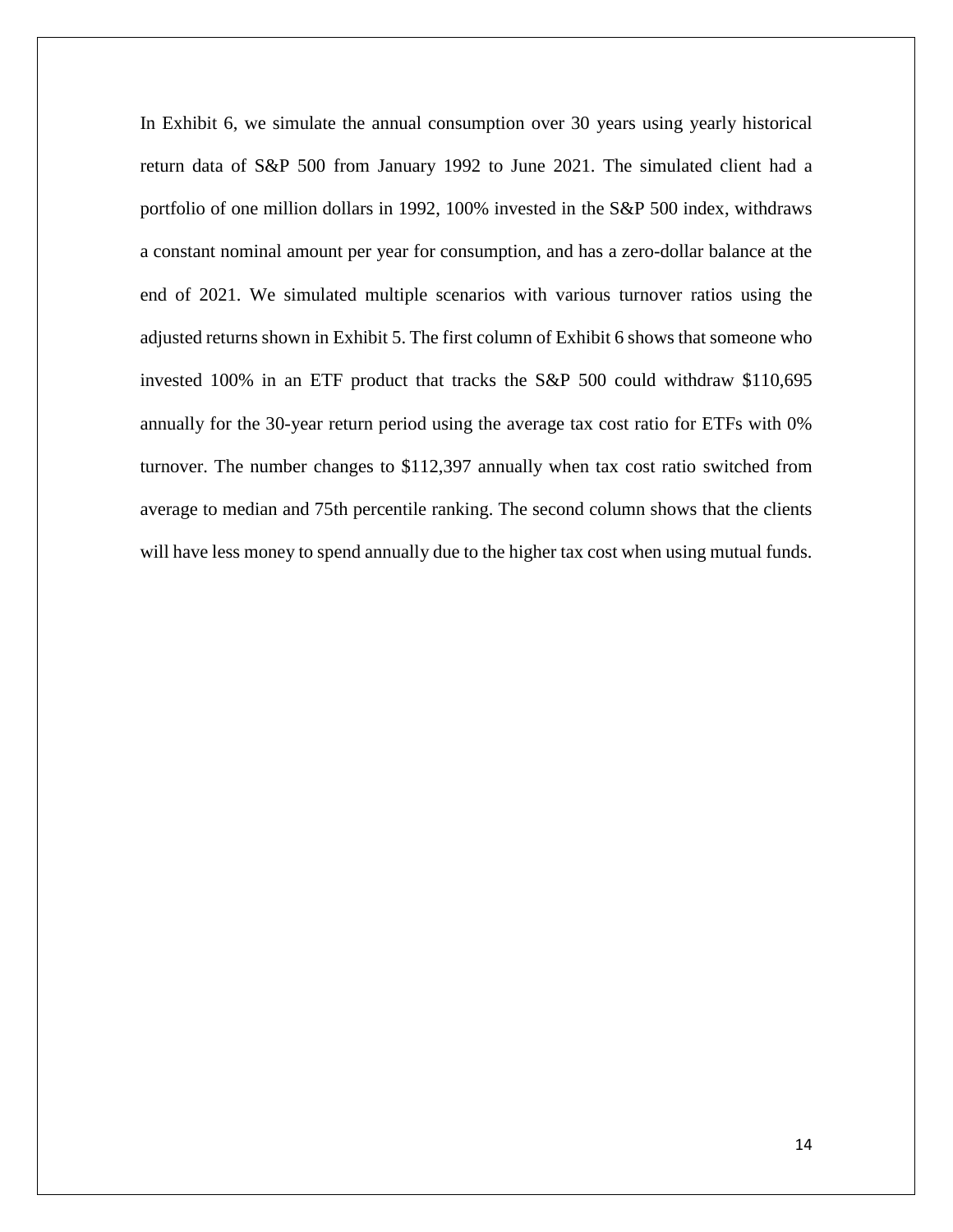**Exhibit 6:** Using the S&P 500 data from 1992 to 2021, this table compares the annual withdrawal of ETFs and Mutual Funds from a \$1,000,000 portfolio.

| Turnover Ratio Range (%) |                                         |            |           | (0,30]    |         | (30,50]    |           | (50, 100]      |              | >100       |        |
|--------------------------|-----------------------------------------|------------|-----------|-----------|---------|------------|-----------|----------------|--------------|------------|--------|
|                          | Fund Type                               | <b>ETF</b> | MF        | ETF       | MF      | <b>ETF</b> | <b>MF</b> | ETF            | <b>MF</b>    | <b>ETF</b> | МF     |
| Mean                     | Annual sustainable Withdraw Consumption | \$110,695  | \$103,584 | \$103,997 | 102.682 | \$103,279  | 99,885    | 101.967<br>Эb. | 97.658<br>S. | \$103,747  | 97,903 |
|                          | Differences/initial wealth              | 0.71%      |           | 0.13%     |         | 0.34%      |           | 0.43%          |              | 0.58%      |        |
| Median                   | Annual sustainable Withdraw Consumption | \$112,397  | \$111,062 | \$105,220 | 103,040 | \$105.438  | \$100.552 | 104.019        | 98.406<br>S. | \$106,095  | 98.727 |
|                          | Differences/initial wealth              | 0.13%      |           | 0.22%     |         | 0.49%      |           | 0.56%          |              | 0.74%      |        |
| 75%<br>percentile        | Annual sustainable Withdraw Consumption | \$112,397  | \$106,205 | \$101.416 | 98.620  | 99,961     | 95.744    | 98.218         | 93.214<br>S. | \$101.956  | 94.160 |
|                          | Differences/initial wealth              | 0.62%      |           | 0.28%     |         | 0.42%      |           | 0.50%          |              | 0.78%      |        |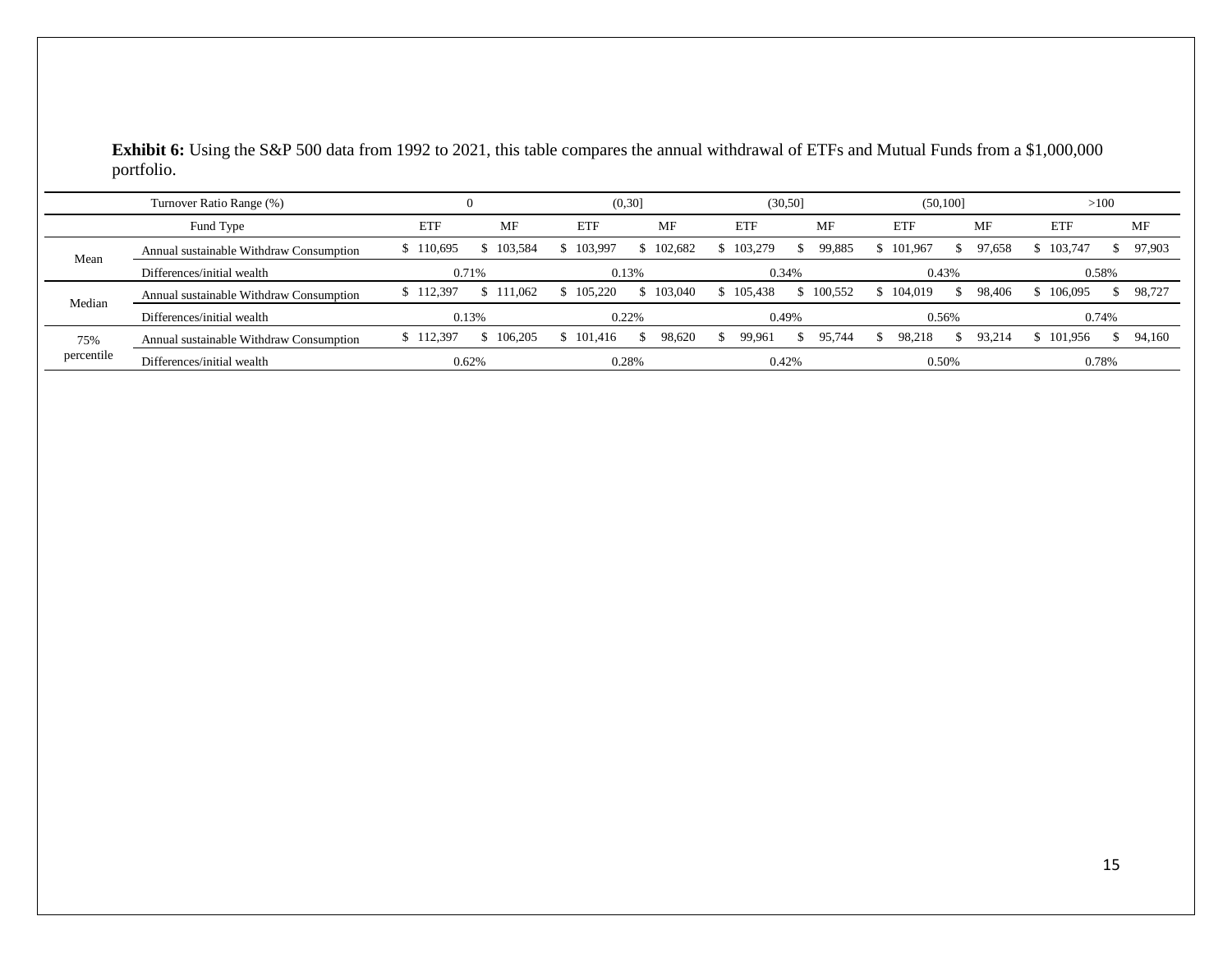The annual consumption differences between mutual funds and ETFs can account for a relatively large percentage, as shown in the "differences/initial wealth" row. For example, clients invested in an active strategy with a turnover ratio above 100% (as shown in the last column), the differences in consumption between ETFs and mutual funds can be as high as 0.78% of the initial wealth (one million dollars). Thus, we can interpret the ratio as the break-even between ETFs and mutual funds. In other words, ETFs could theoretically charge 0.78% more than mutual funds and still achieve the identical return sequence.

Thus far, we have made the point to show that ETFs offer a significant tax advantage over mutual funds. As previously indicated, all else equal, ETFs provide investors with superior returns compared to mutual funds. Hence, when selecting between an ETF and a mutual fund with a similar investment strategy, financial advisors should lean towards the ETF as it produces a higher than the mutual fund. In exhibit 7, we compare a rule-based strategy executed within an ETF to simply investing in ETFs. In other words, in the rule-based portfolio, the RIA implements its investment strategy within an ETF to take advantage of in-kind-redemptions, reducing capital gains taxes. For simplicity, we assume the client invested \$100 in a portfolio comprised of 60 percent equities and 40 percent investment-grade bonds. The portfolio is rebalanced each year, and taxes are paid on realized capital gains and income. The fund and the AP will engage in in-kind-redemptions within the rulebased portfolio, reducing the capital gains taxes owed annually. As shown in exhibit 7, RIAs create their own ETFs to execute a rule-based trading strategy and produce higher returns for their clients.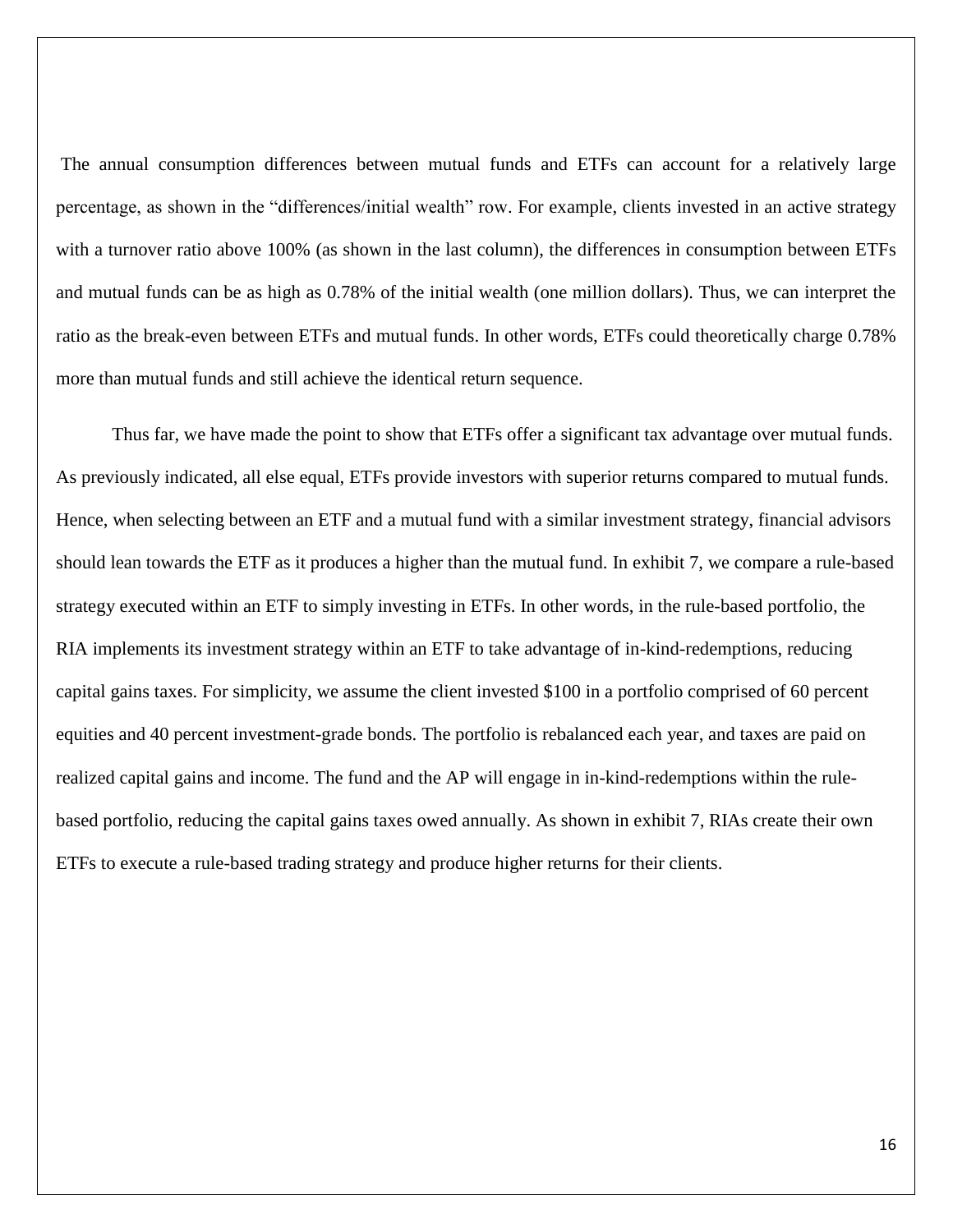

**Exhibit 7**: **Rule-Based Strategy Within and ETF versus Using an ETF to Execute the Rule-Based Strategy**. Compares the growth of \$100 invested in a 60/40 portfolio using ETFs versus a 60/40 portfolio within an ETF.

# <span id="page-16-0"></span>Additional Benefits from Deploying a Rule-Based Strategy Inside of an ETF

There are several drawbacks of managing portfolios in-house that RIAs might experience. A relatively small RIA that does not have a well-established infrastructure to implement trades in large quantities will experience a higher bid-ask spread compared to an institutional portfolio manager. For certain fixed-income products, the market might be inaccessible for most RIAs due to associated transaction costs and required order volume for each transaction. From a behavioral standpoint, advisors and portfolio managers fail to maintain predefined decisions. In March 2021, Capital Group analyzed the portfolio of 150 RIAs across the U.S. and found that most portfolio construction often does not align with their stated objectives.<sup>7</sup> One potential reason for this misalignment is the behavioral bias among financial advisors and portfolio managers. Loss-aversion bias, first identified by Kaheman and Tversky (1979), argues that people prefer avoiding losses as opposed to achieving

 $\overline{\phantom{a}}$ 

<sup>&</sup>lt;sup>7</sup> For additional details, please read [https://www.capitalgroup.com/ria/insights/articles/common-gaps-in-ria-portfolio](https://www.capitalgroup.com/ria/insights/articles/common-gaps-in-ria-portfolio-construction.html)[construction.html](https://www.capitalgroup.com/ria/insights/articles/common-gaps-in-ria-portfolio-construction.html)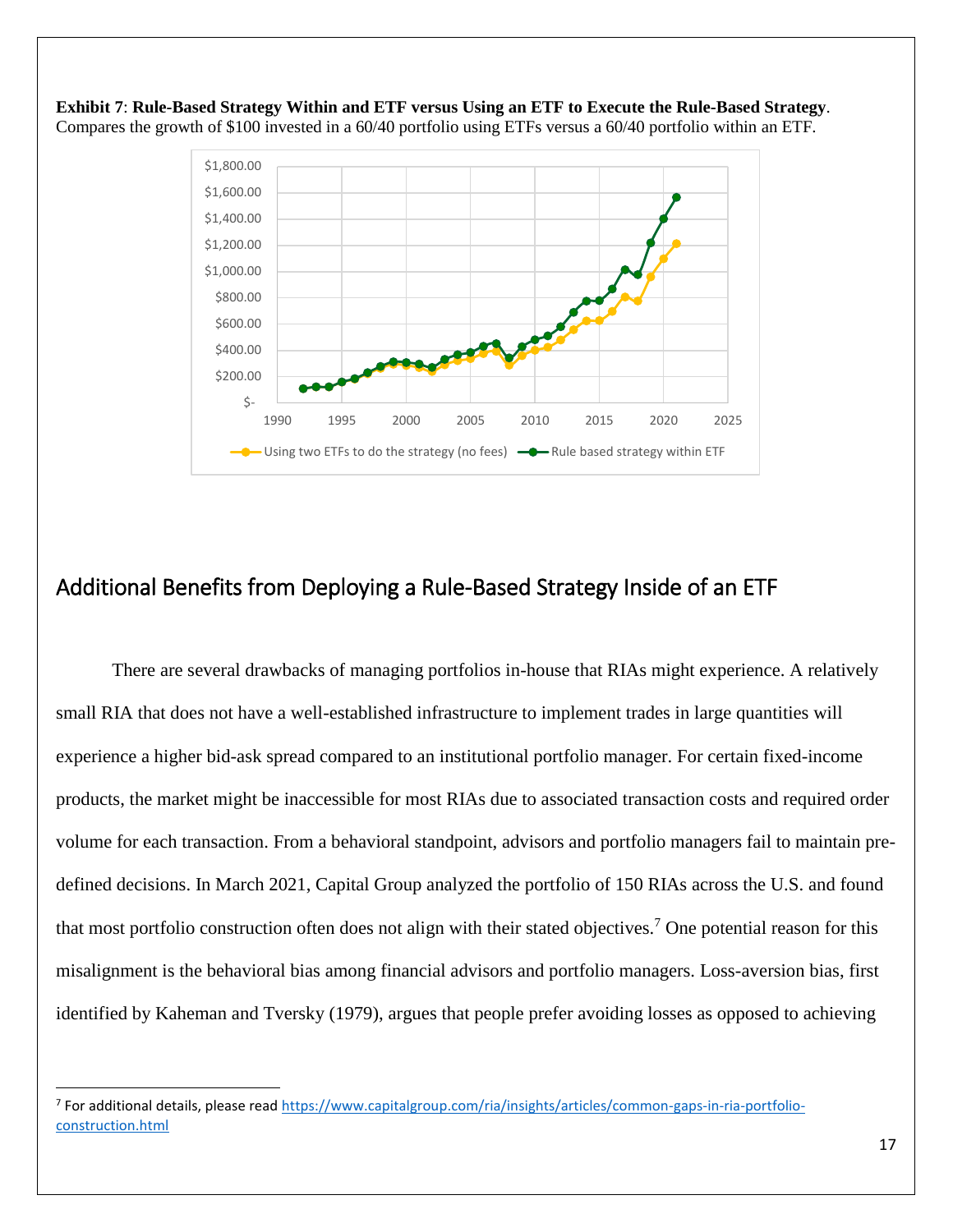gains. As a result, fund managers may deviate emotionally from the agreed investment objective to avoid realizing a loss. The disposition effect tends to sell assets that have appreciated in value while holding assets that have gone down in value. By automating trading, the disposition effect is reduced (Weber and Camerer, 1998). Samuelson and Zeckhauser (1988) identify "status quo bias" in which people do nothing instead of making changes. By automating the rule-based portfolio management process, such biases are removed.

# <span id="page-17-0"></span>Conclusion

ETFs' tax efficiency from "redemptions-in-kind" provide savings, increased wealth, and greater portfolio sustainability. From a practice management perspective, the ability to carry out portfolio management within an ETF is advantageous from a tax perspective. While the demand for ETFs continues to increase, and large financial institutions are converting mutual funds to ETFs, there is still a gap among RIAs who could better serve clients by creating ETFs to execute investment strategies. We propose RIAs partner with ETF providers to create funds that can be used to execute rule-based investment strategies. With sufficient assets under management, ETF providers and RIAs can work together to create low-cost funds. Without a tax drag, clients will experience better returns, more wealth, and increased portfolio sustainability during retirement.